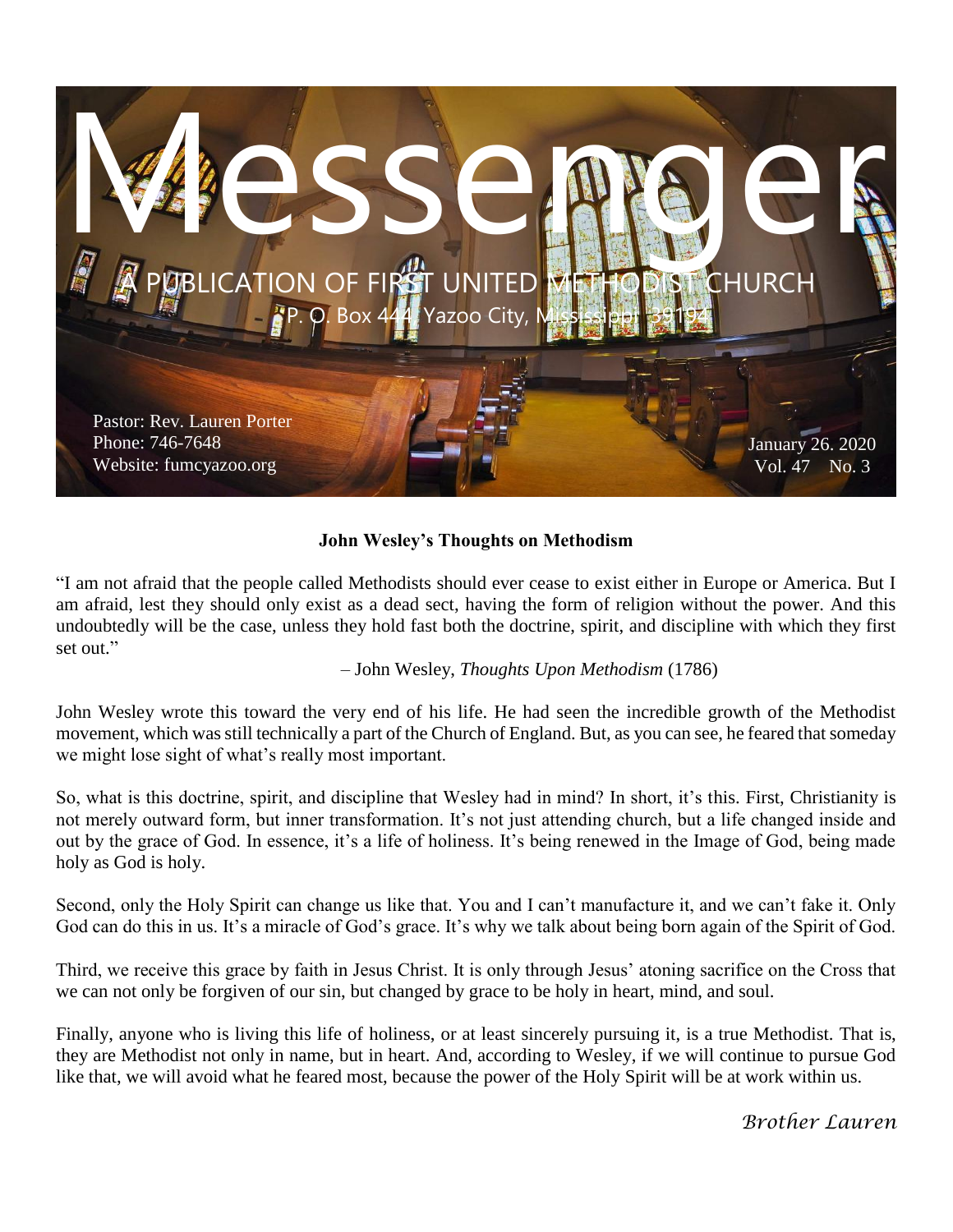

**SUNDAY, JANUARY 26** 9:00 a.m. Come AZ U R Service 9:50 a.m. Sunday School 11:00 a.m. Traditional Service 5:00 p.m. Planet 456 6:00 p.m. Adult Bible Study 6:00 p.m. Snack Supper 6:30 p.m. Youth **MONDAY, JANUARY 27** 9-12 noon Methodist Market 6:00 p.m. Church Council 6:00 p.m. Ladies Bible Study/Millie's **TUESDAY, JANUARY 28** 6:00 p.m. Emmaus Meeting **WEDNESDAY, JANUARY 29** 3-4:15 p.m. Hiskidz Choir 3-4:30 p.m. Confirmation Class 5:30 p.m. In the Hands of God/Prayer Meeting 6:00 p.m. Chancel Choir 6:00 p.m. Adult Bible Study 6:15 p.m. Youth Small Group **SATURDAY, FEBRUARY 1** 9-12 noon Methodist Market



26. Linda Coker, Jordan Goodman 29. Kathy Phillips, Anna Ryan Ragland 1. Amy Ray, Sarah Phillips, Drake Smith

 $\sim$   $\sim$   $\sim$   $\sim$   $\sim$   $\sim$ 

27. Mr. & Mrs. Bill Dew



Don't forget Hiskidz Choir will begin Wednesday, January 29, from 3-4:15 pm. The church bus will pick up the children at Covenant and Manchester.



**Begin Anew**

Every morning lean thine arms awhile Upon the windowsill of heaven And gaze upon thy Lord. Then, with the vision in thy heart, Turn strong to meet thy day.

—Thomas Blake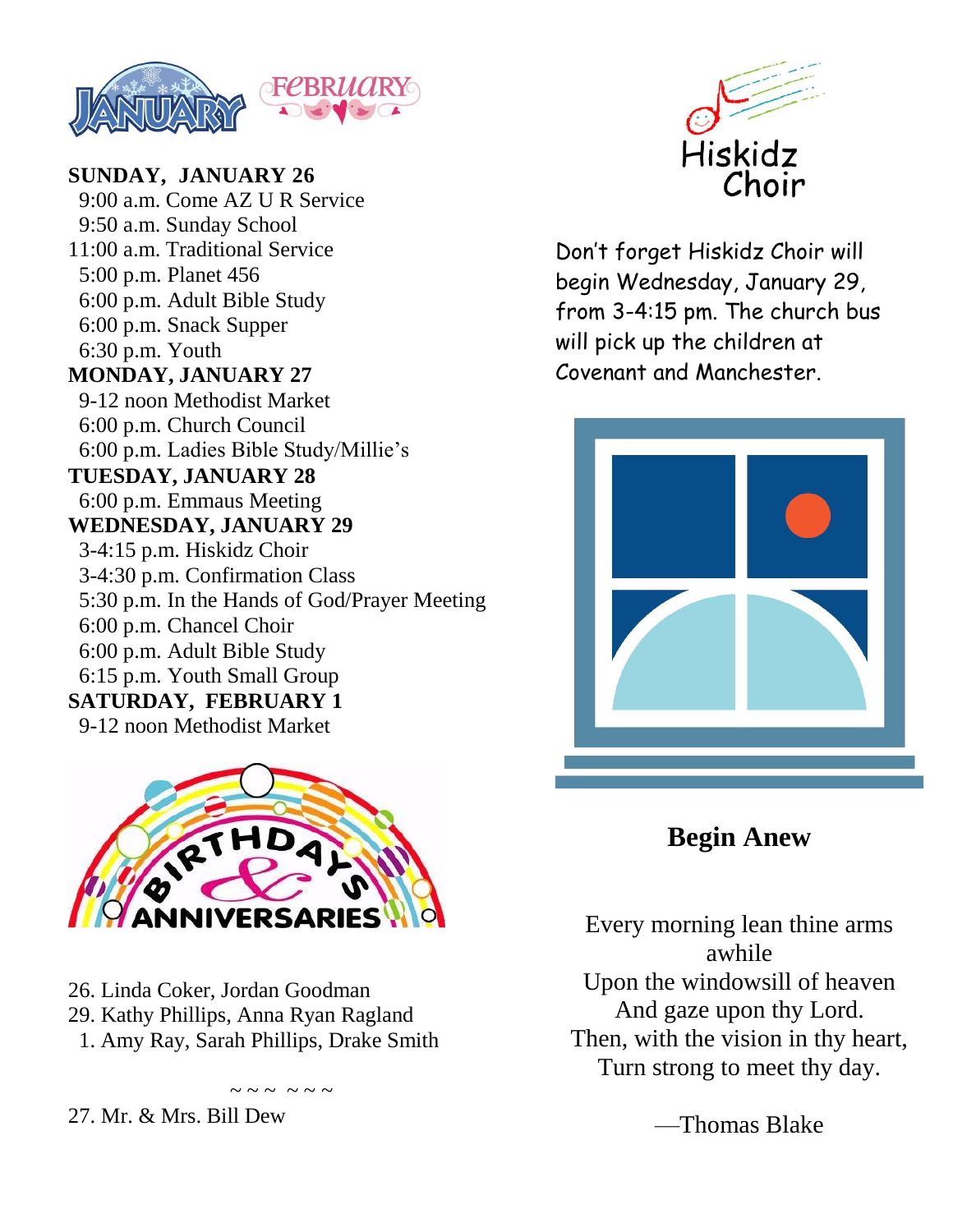Solid ound'

# **Solid Ground Youth**

 This week we will conclude with our Fathom Series, *The Broken Kingdom*. The lesson is focused on the destruction of Jerusalem and the proclamation made by Jeremiah of God's restoration of the kingdom.

# **Sunday Night Youth**

 Last week we began a new Bible study called, *The Twelve Outlaws.* This study takes a closer look at Jesus' apostles. Why were these apostles "WANTED" by Christ? Last week we learned more about Andrew, and how he saw the good and value in small things. Andrew didn't care to be the center of attention. However, he made an impact on people by spending time one-on-one with them. Andrew reminds us that even the little things make a difference. This Sunday night we will be studying about James.

# **Wednesday Night Small Group**

 Wednesday night small group has picked back up. We will continue with the Study we began last week, *What Do You Allow to Define You?* This 6-week study will take us on a journey to understand who we are. This week we will cover the lesson, *Who Are You?* Do we see ourselves the way God sees us?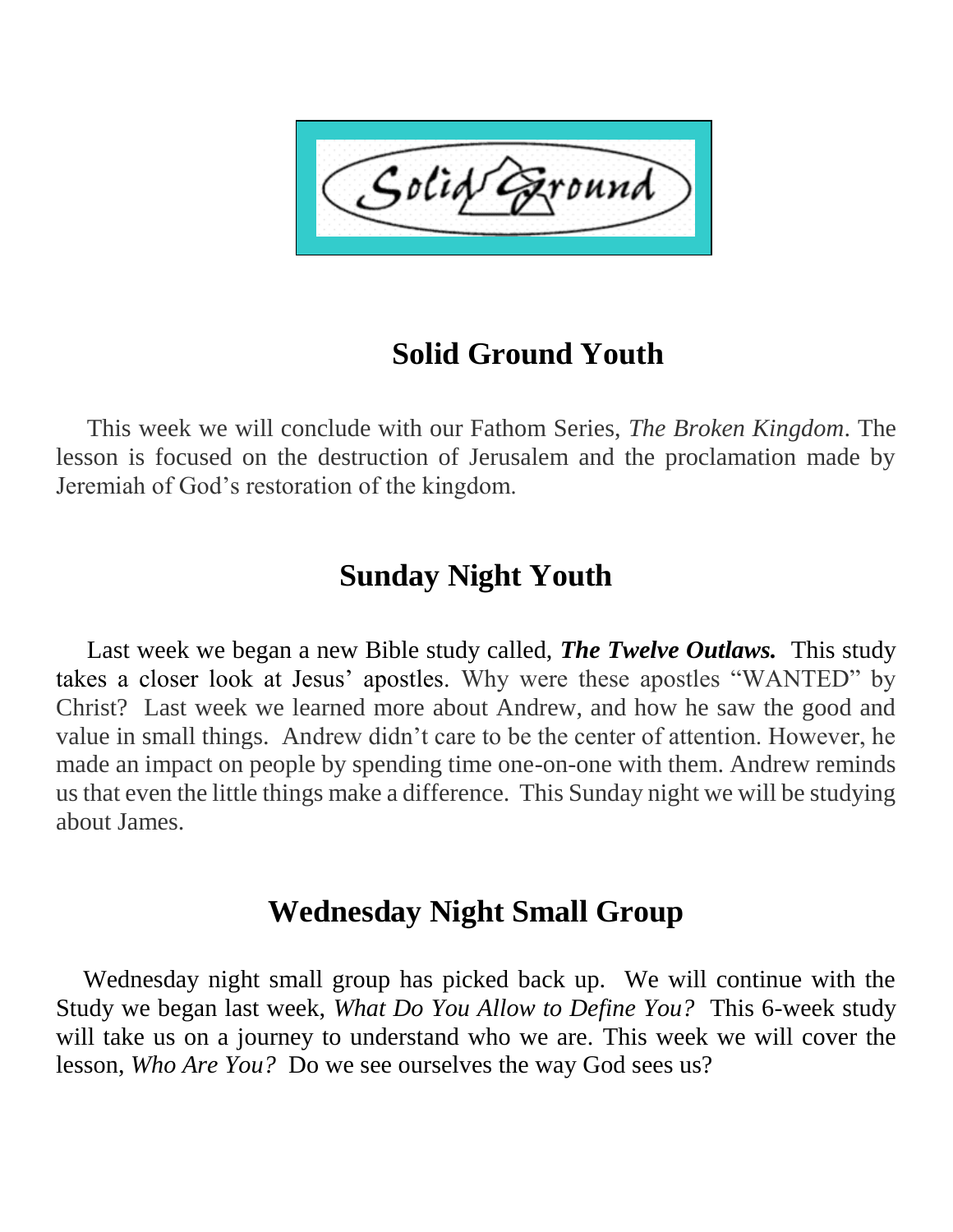



 "So, they went out and proclaimed that people should change their hearts and lives."

Mark 6:12

 During the month of January, we have been learning about the beginning of Jesus' ministry. This Sunday, we will be learning about when Jesus sent the Disciples out to share the Good News. He gave them instructions to follow and explained to them how to handle certain situations. We will dig deeper into this story this week in Sunday school.

 In Planet 456 Bible study, we will begin with our first lesson of our new study, *Defined, Who God Says You Are*, this Sunday. This lesson is *Created by God.* God created all of us to be exactly who He wants us to be. We are not supposed to be like everyone else.



**Confirmation Class** 

#### **Confirmation**



Confirmation classes for our  $6<sup>th</sup>$  graders started up this past Wednesday, January 15. We will continue to meet every Wednesday through February 12<sup>th</sup>. We will meet at the church from 3:00 – 4:30p.m.